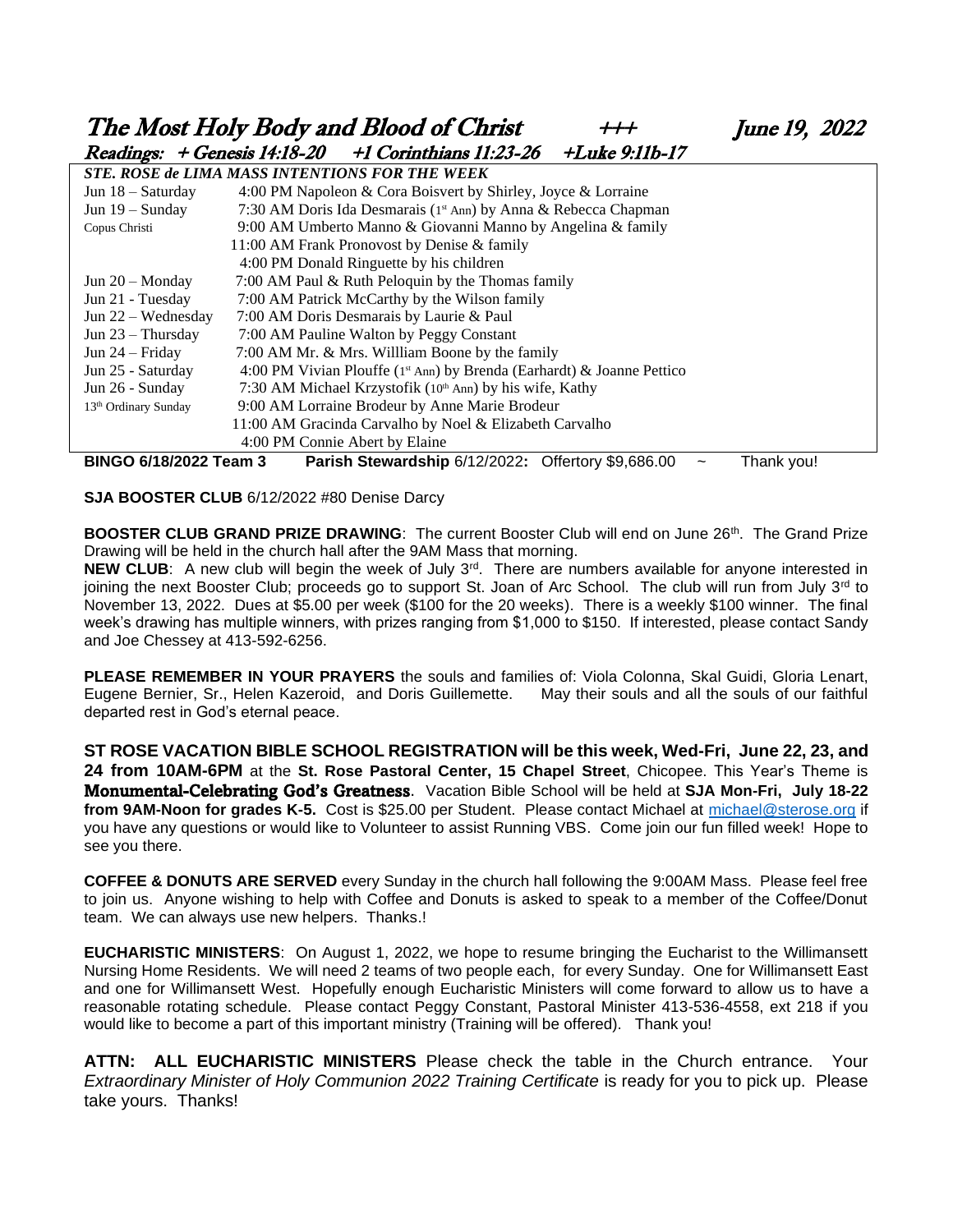## *Dear Parishioner…Around & About Ste. Rose, HAPPY FATHER'S DAY TO ALL OUR DADS!*

This Sunday, June  $19<sup>th</sup>$  is Father's Day! To all the men in our parish who have chosen to give life, the parish family of Ste. Rose de Lima celebrates Father's Day with you! For the sacrifices, and the continuing love that you display the whole year through, thank you! Our lives are enriched by your love, faith, and devotion to us, your children. For those whose Father's Day is a fond remembrance of their fathers with a saddened memory, we hold you in prayer as well. For those who are experiencing strained relationships with their fathers, we hold you in prayer too. May Father's Day 2022 be a time of celebrating *LIFE* and *LOVE* and *FAITH*. May it bring healing where it is needed that all may know peace...

 *Happy Father's Day! Fr. Bill*

*JUNE* **MEMORIALS:** *HOSTS***:** In Loving Memory of Loretta & Roger LaBarre by their children. *SANCTUARY LAMP*: In Loving Memory of Barbara Kuras by Simone LaScala & family.

**ST. JOAN OF ARC SCHOOL**, 587 Grattan St., Chicopee is now enrolling Pre-K3 to Grade 8 students for September 2022. Call Chris or Janine in the Business Office @ 536-6038 for registration information or to make an appointment to tour the School. Financial Aid and tuition assistance is available. We look forward to meeting you. Visit [www.sjachicopee.org.](http://www.sjachicopee.org/)

**2022 ANNUAL CATHOLIC "Transformed in Christ" APPEAL UPDATE** As of 6/9/2022**, 357** parishioners have participated this year from St. Rose de Lima Parish, totaling **\$44,235.00** in gifts and pledges. If you have not yet made a donation, it's not too late. Please prayerfully consider giving. Thank you! . If you have made a donation, thank you! Use the pledge card mailed to your home or visit the secure online website: [diospringfield.org/ACA,](http://diospringfield.org/ACA) or use an envelope available at church. Thank you again for your support

**THE 2022 MASS BOOK has openings.** The offering for a Mass is \$10.00. There are still plenty of weekday Masses remaining for 2022. **THE 2023 MASS BOOK is open as of Easter.** The offering for Masses is \$10.00. Also, Hosts for the month – offering \$35.00 and Church Sanctuary Lamp for the month – offering \$25.00.

**STE. ROSE CEMETERY VETERANS' MEMORIAL PARK** The Memorial will be located on the right side of the cemetery next to *Ray Ash Park*. There will be three monuments, a flag walkway and a memorial brick walkway. . To date, we have over 100 engraved pavers already requested. The sample paver is now set up in the back of the church with extra request forms. An artist rendition will soon be joining the display. One of the misconceptions about the Monument and the paver project is that it is strictly a memorial to veterans. What better way to honor your living family member or friend? There is still time to order your engraved paver and have your loved one become a part of this important project. Forms are also available at the Pastoral Center or can be printed from the church website, [www.sterose.org.](http://www.sterose.org/) There is a print button under the Veteran's Memorial Park announcement.

#### **THE MOST HOLY BODY AND BLOOD OF CHRIST - Solemnity**

*FOCUS: Here in the great mystery of the Eucharist, Christ fulfills his promise to be with his people always.*  Today we profess and acknowledge the Eucharist as the source and summit of our faith. Here, under the appearance of bread and wine, Christ's body and blood are broken and shared, and we celebrate Christ's enduring presence with us. Here we encounter his compassionate love and healing, and here we are strengthened and nourished to live the Gospel.

*LITURGY OF THE* **WORD**: In the first reading, Melchizedek—*a priest of God Most High*—brings bread and wine to Abram and blesses him. Paul writes to the Corinthians, telling them what he received from the Lord: that the Lord offered his body and blood to his disciples. Paul says, *as often as you eat this bread and drink the cup, you proclaim the death of the Lord until he comes.* In the Gospel, Jesus speaks to the crowds about God's kingdom and heals all who need healing. He then feeds them (about five thousand in number), using five loaves and two fish. - **Daily Universal Prayer and Commentary**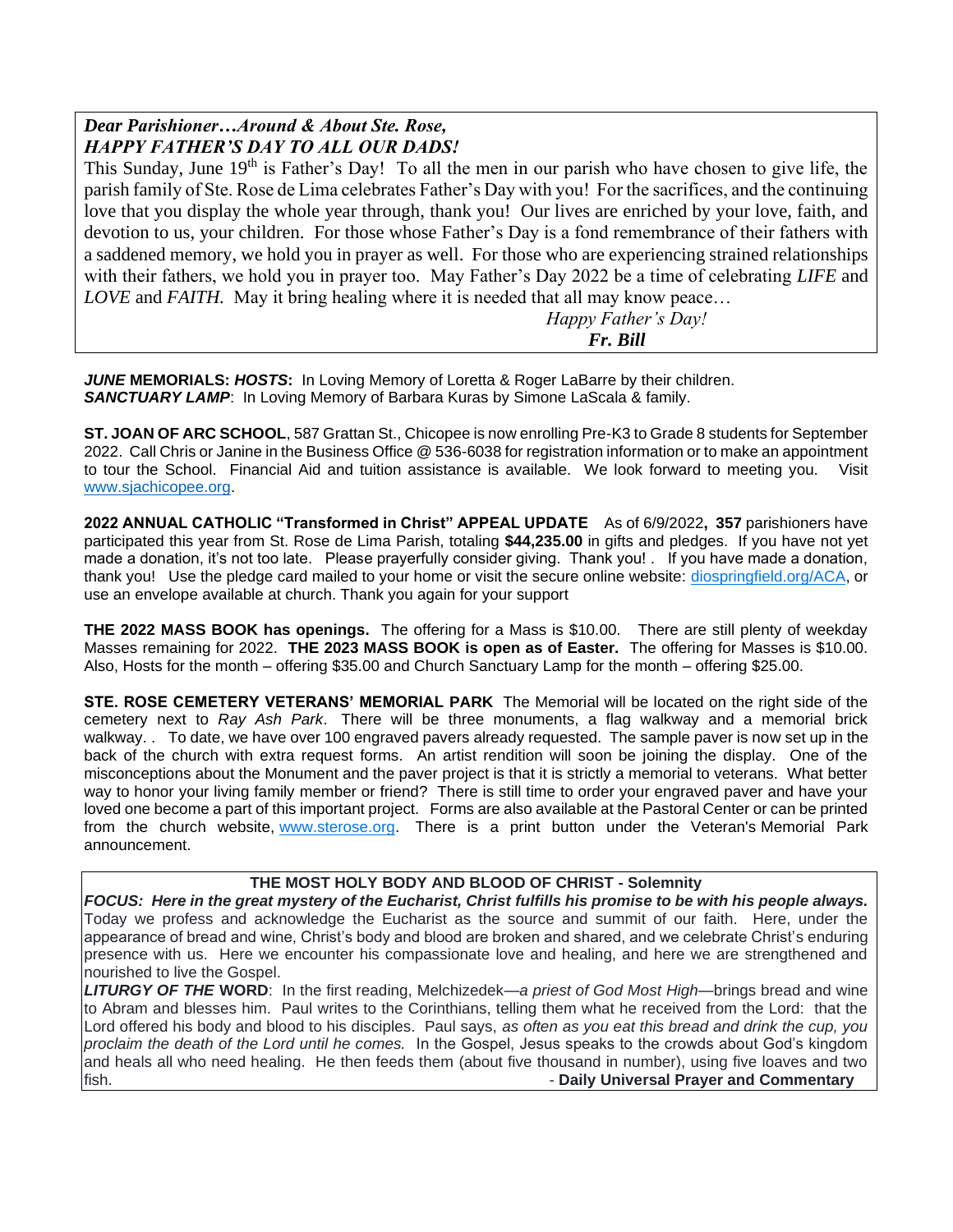**LORRAINE'S SOUP KITCHEN IN NEED OF VOLUNTEERS** If you have a few hours of free time each month, Lorraine's Soup Kitchen could greatly use your help. Meal preparation assistance is needed on the **third Thursday of each month from 1:00PM to approximately 3:00PM**. Please contact Louise King 413-313-3685 for more information. Thank you.

**STEUBENVILLE EAST CATHOLIC YOUTH CONFERENC**E Bishop Byrne invites all youth to join him and more than 2,000 high schoolers from DC to Maine for an extraordinary opportunity in downtown Springfield this summer. Steubenville East Catholic Youth Conference is coming to the **MassMutual Center July 29-31, 2022** featuring an incredible lineup of nationally famous speakers and bands. Learn more at [www.SteubieEast.org](http://www.steubieeast.org/) 

**ST. JOAN OF ARC SCHOOL HAS ANOTHER SAVE THE DATE**!! We will be holding a community event in partnership with Ste. Rose de Lima Parish for a *SHREDDING EVENT*. We will be hosting a *ProShred* truck on **Saturday, September 17th from 9:00AM to 11:00AM.** We'll be set up in the Trilby St. SJA parking lot for people t bring all their papers that need to be shredded. This is a free will donation to defray the cost. Mark your calendars.

**STE. ROSE DE LIMA GRIEF SUPPORT GROUP** is for people who have experienced the loss of a spouse, partner, family member or friend. All are welcome! Join us at the Ste. Rose de Lima Pastoral Center, We meet every Monday except major holidays from 6:00-7:30PM. Moderators are Madelyn Korytko formerly of the Mercy Medical Ctr. Grief Group and Peggy Constant, Pastoral Minister.

**BETHLEHEM HOUSE** is in need of donations of baby items or cash. If you would like to donate to this worthy cause, please go to bethlehemhousewma.org for instructions on how to make these donations.

#### **K of C COUNCIL 4044 on Memorial Drive, ANNOUNCES UPCOMING EVENTS:**

+SPAGHETTI SUPPERS are back! They take place on the 2<sup>nd</sup> Wednesday of the month from 4:30PM to 6:30PM. Spaghetti Supper is \$8.00, We now have a \$6.00 take-out option, as well.

**JOIN DOLLY & FRIENDS……The Travel Itineraries for Five 2022 excursions are posted below. All trips depart from and return to the Moose Club**, 244 Fuller Rd, Chicopee, MA on the dates and times given with each trip description. **STATEMENT PERTAINS TO ALL TRIPS:** *"Prices for all the trips include: motor coach transportation, baggage handling (if overnight), all taxes and gratuities (including driver)"* 

**For more information contact Dolly Asselin 413-530-3813**

**OR:** Send your Name, Address, Telephone # (and food choices, if applicable) and your check **payable to: Dolly Asselin. Mail to: PO Box 1192, Chicopee, MA 01021.** 

**#1 July 27-28, 2022 (Wed-Thurs) BOOTHBAY HARBOR GETAWAY with Cabbage Island Clambake. (Depart 7AM Wed 7/27 Return 10PM Thurs 7/28. Price: \$399 p.p. double / \$373 triple / \$482 single.** \$100 p.p. deposit at booking. Final pay't due 6/20/2022. **Day One:** Travel the coast of Maine to the Carousel Music Theatre for lunch and matinee stage show "Gilligan's Island the Musical". Overnight stay at Boothbay Harbor Inn. Dinner at Fisherman's Wharf Inn Restaurant: **Pre-select 8oz Bistro Steak / Crunch, Cheesy Baked Haddock / or Maple Roasted Pork**. **Day Two:** Breakfast at hotel. Tour Boothbay Harbor aboard the Bennie Alice to Cabbage Island Clambake of fish chowder, 2 lobsters, steamers, etc. /or you may opt for roasted half chicken in lieu of lobster. **Pre-select: 2 Lobsters / or Chicken**

**SOLD OUT #2 September 21-23, 2022 AMISH COUNTRY with "DAVID" AT Sight & Sound Theatres** 

**#3 Wednesday, October 5, 2022 MOUNT WASHINGTON COG RAILROAD (Depart 7:30AM Return 9:30PM). Price \$202 p.p.** Climb to the top of Mount Washington by train! Day begins with buffet luncheon at the Omni Mount Washington Resort. Buffet Includes soups, salads; chicken, salmon & roasted pork loin entrees; vegetable; desserts coffee and tea followed by a Ride on the Cog Railway.

**#4 Thursday, December 1, 2022 NATIONAL SHRINE OF OUR LADY OF LaSALETTE Christmas Festival of Lights! Wright's Chicken Farm Restaurant. (Depart 12:30PM Return 9:30PM) Price \$80 p.p.** Includes visit Oakwood Farm Christmas Barn, dinner at Wright's Chicken Farm, admission to LaSalette Shrine and all **inclusions mentioned above in statement.**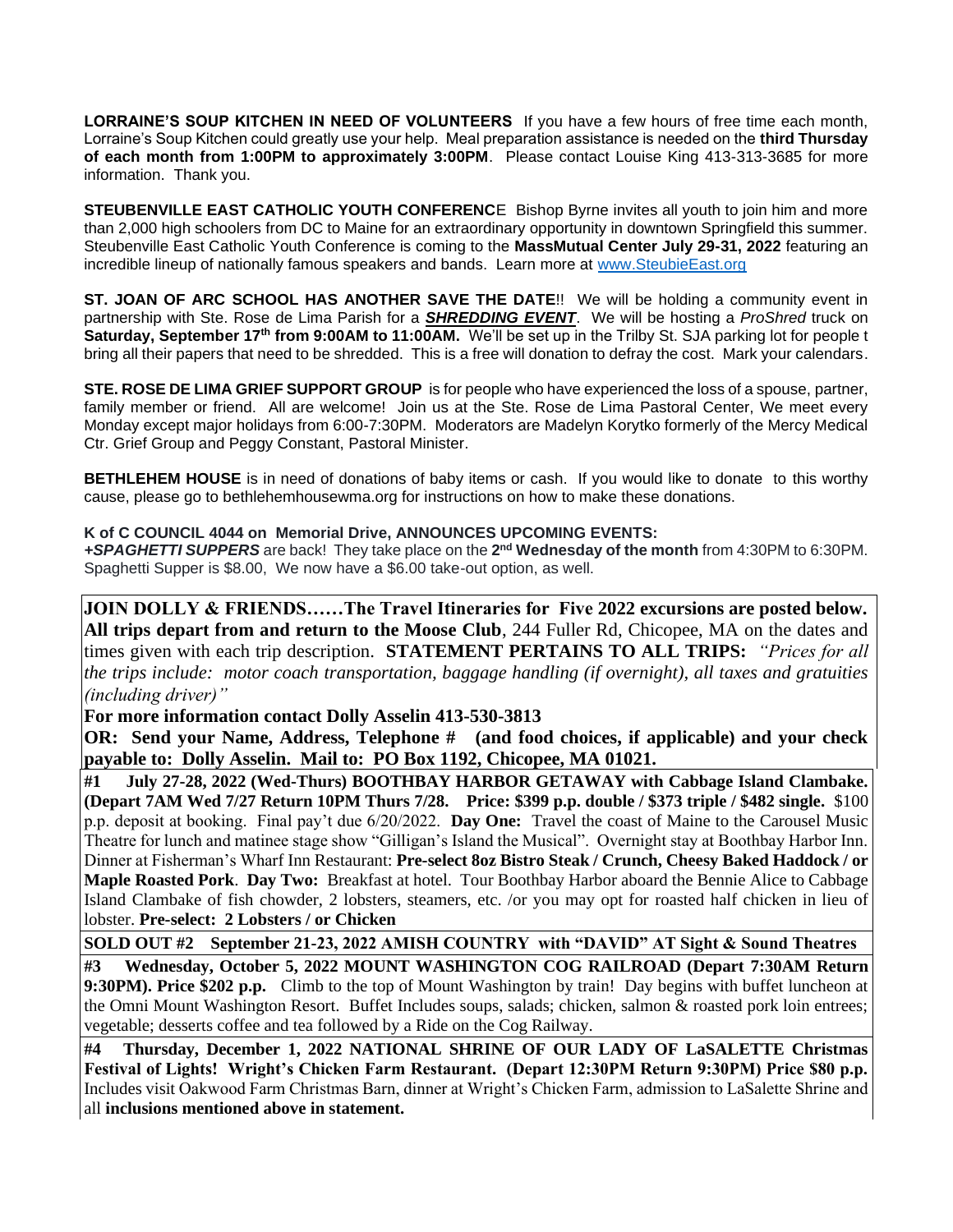**#5 December 7-9, 2022 (Wed-Fri) A CHRISTMAS CELEBRATION IN THE WHITE MOUNTAINS (Depart 8AM on 12/7 Return 4PM on 12/9) PRICE: \$579 p.p. double / \$549 triple / \$739 single**. \$100 p.p. deposit at booking final pay't due 11/1/2022. Includes two nights lodging, Welcome Reception, 5 meals, guided sightseeing tour of Mt. Washington Valley, Austrian sleigh ride; 3 Christmas Shows; special cocktail pricing and all inclusions mentioned above in statement. **Day One**: White Mountain Hotel & Resort, Settler's Green Outlet Village, Yuletide Welcome Reception. **Day two**: Jackson Covered Bridge, Cranmore Mountain, Conway Scenic Railroad Station, Comedy Show, Nestlenook Farm Resort, Evening Sleigh Ride, Christmas show. **Day three**: Christmas Loft. **Pre select: Double / Triple / Single // Bedding: 2 Beds / King**.

## *An Act of Spiritual Communion:*

*My Jesus, I believe that You are present in the Most Holy Sacrament. I love you above all things, and I desire to receive You into my soul. Since I cannot at this moment receive You sacramentally, come at least spiritually into my heart. I embrace You as if You were*

*already there and unite myself wholly to You. Never permit me to be separated from You. Amen.*

**THE MYSTERIES OF THE ROSARY**

**Recite the Rosary and ask Our Dear Lady to intercede for us in our need.**

*Prayed on Monday and Saturday:* 

**THE JOYFUL MYSTERIES:** The Annunciation + The Visitation + The Birth of our  $Lord + The Presentation + The Finding in the Temple.$ 

*Prayed on Tuesday and Friday*:

**THE SORROWFUL MYSTERIES**: The Agony in the Garden + The Scourging + The Crowning With Thorns + The Carrying of the Cross + The Crucifixion.

*Prayed on Wednesday and Sunday*:

**THE GLORIOUS MYSTERIES**: The Resurrection + The Ascension + The Coming of the Holy Spirit + The Assumption of Our Lady + The Coronation of Our Lady. *Prayed on Thursday*:

THE LUMINOUS MYSTERIES: The Baptism of Jesus Christ + Christ Reveals Himself at Cana + Proclamation of the Kingdom and Call to Conversion + The Transfiguration  $+$  The Institution of the Eucharist

#### **=============================================================================**

| <b>Saturday</b> | STE. ROSE DE LIMA BINGO – Super Bingo Format                                    | <b>Saturday</b> |
|-----------------|---------------------------------------------------------------------------------|-----------------|
|                 | Early Bird 6:10PM - Games 6:15PM - \$15 & \$20 Entrance                         |                 |
|                 | Extra \$5 Packs - 2 WTA $50/50 - 2$ \$1199 Progressives                         |                 |
|                 | Free Coffee & Tea --- Catered                                                   |                 |
|                 | Entrance until 6:30PM every Saturday - Elevator Available                       |                 |
|                 | Ste. Rose de Lima Church Hall -- 600 Grattan St -- Chicopee, MA -- 413-539-9259 |                 |
|                 |                                                                                 |                 |